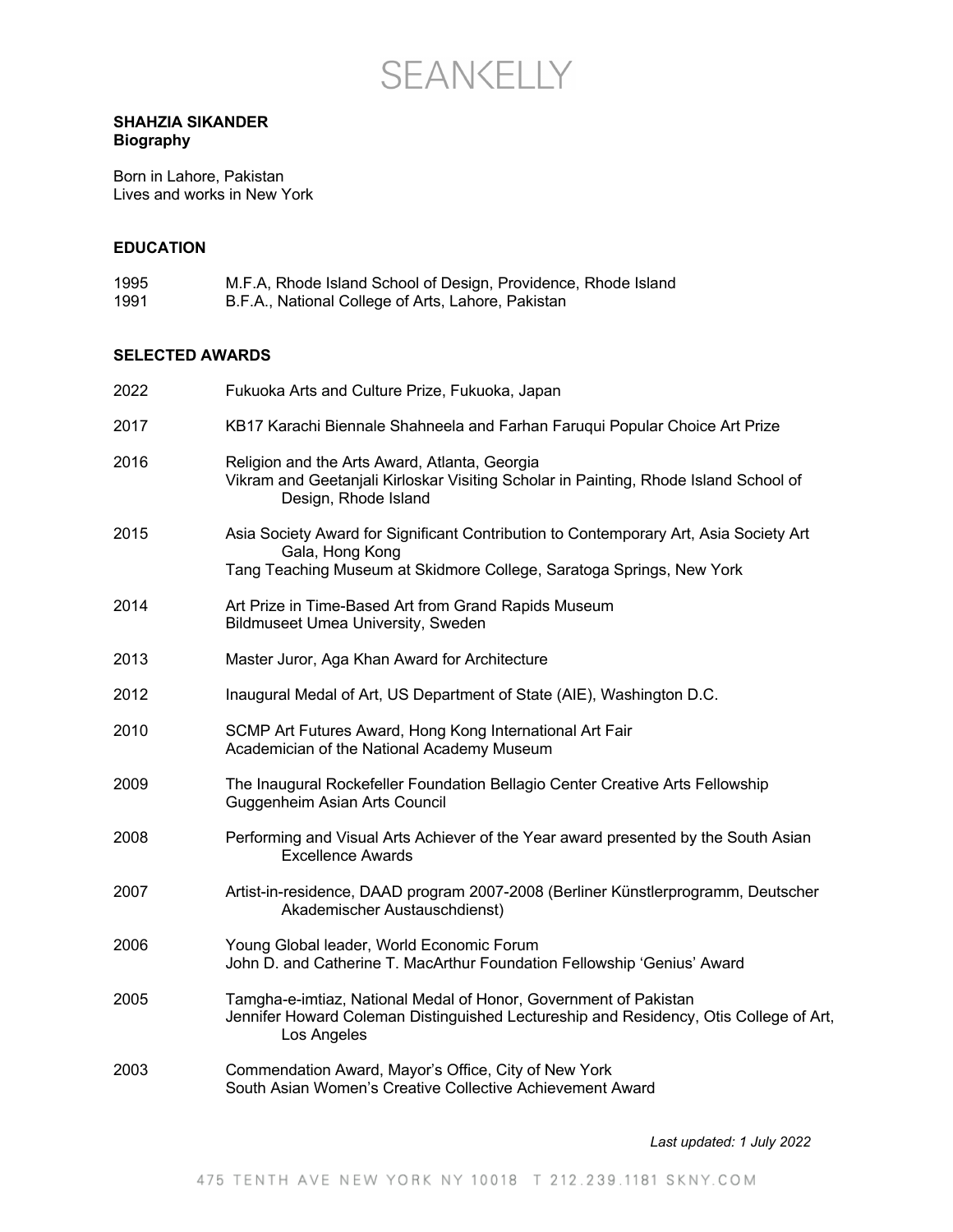**SEANKELLY** 

1999 The Joan Mitchell Award South Asian Women's Creative Collective Achievement Award 1997 The Louis Comfort Tiffany Foundation Award 1995 Core Fellowship 1995-1997, Glassell School of Art, Museum of Fine Arts, Houston, Texas 1993 Graduate Fellowship Award 1993-1995, Rhode Island School of Design, Rhode Island 1992 Shakir Ali Award/Kipling award, (highest merit award) National College of Arts Lahore, Pakistan Sharif Award, (excellence in Miniature Painting) National College of Arts, Lahore, Pakistan Distinction Award, Thesis Project, National College of Arts, Lahore, Pakistan

## **SELECTED SOLO EXHIBITIONS**

| 2022 | Shahzia Sikander: Extraordinary Realities, The Museum of Fine Arts, Houston, Texas                                                                                                                                                                                                                                                               |
|------|--------------------------------------------------------------------------------------------------------------------------------------------------------------------------------------------------------------------------------------------------------------------------------------------------------------------------------------------------|
| 2021 | Shahzia Sikander: Extraordinary Realities, Morgan Library and Museum, New York;<br>RISD Museum, Providence, Rhode Island<br>Shahzia Sikander: Unbound, West Court Gallery, Jesus College, Cambridge, United<br>Kingdom<br>Shahzia Sikander: Infinite Woman, Pilar Corrias Gallery, London, United Kingdom                                        |
| 2020 | Weeping Willows, Liquid Tongues, Sean Kelly, New York                                                                                                                                                                                                                                                                                            |
| 2019 | Disruption as Rapture, Weatherspoon Art Museum, Greensboro, North Carolina                                                                                                                                                                                                                                                                       |
| 2017 | A Journey Into The Great Unknown, Asian Art Museum, San Francisco, California<br>Disruption as Rapture, Aga Khan Museum, Toronto, Canada<br>PARALLAX, Carleton College, Minnesota<br>Parallax, Honolulu Museum of Art, Honolulu, Hawaii<br>Project Gallery: Shahzia Sikander, Pérez Art Museum, Miami, Florida                                   |
| 2016 | Ecstasy As Sublime, Heart As Vector, MAXXI   Museo Nazionale delle Arti del XXI<br>Secolo, Rome, Italy<br>Shahzia Sikander: Apparatus of Power, Chantal Miller Gallery, Asia Society Hong Kong<br>Center, Hong Kong, China                                                                                                                       |
| 2015 | Midnight Moment: Gopi Contagion, Times Square Arts, New York<br>Parallax, Tufts University Art Gallery, Medford, Massachusetts<br>Parallax, Guggenheim Museum, Bilbao, Spain<br>Shahzia Sikander, Tufts University Art Gallery, Boston, Massachusetts<br>Shahzia Sikander, Tang Teaching Museum, Skidmore College, Saratoga Springs, New<br>York |
| 2014 | Parallax, Bildmuseet, Umeå, Sweden<br>Parallax, Linda Pace Foundation, San Antonio, Texas<br>Parallax, Nicolaj Kunsthal, Copenhagen<br>Project Gallery: Shahzia Sikander, Perez Art Museum, Miami, Florida                                                                                                                                       |
| 2013 | Parallax, Pilar Corrias, London, United Kingdom                                                                                                                                                                                                                                                                                                  |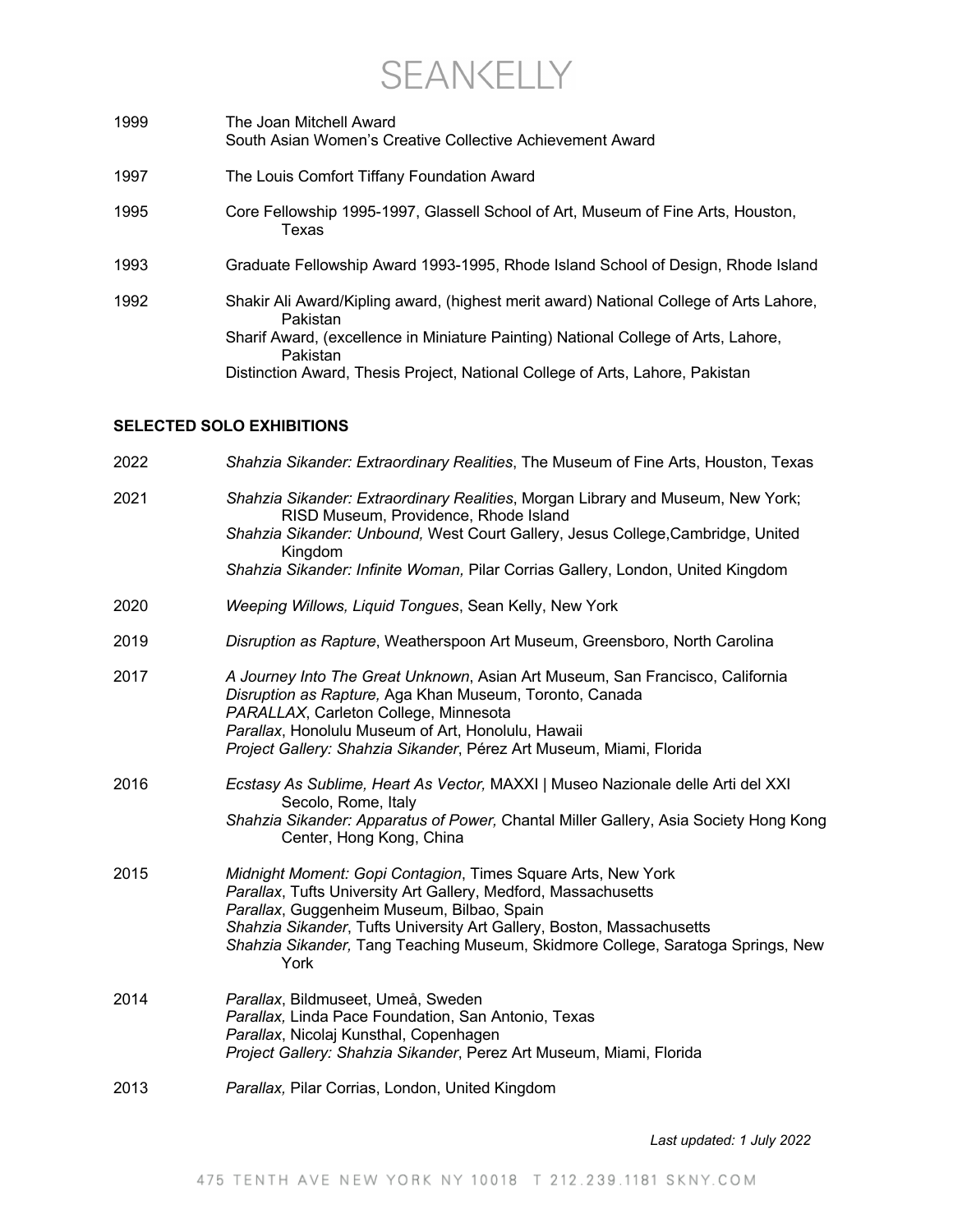SEANKELLY

| 2012 | Kogod Courtyard at the Smithsonian American Art Museum, Washington D.C.<br>The Fertile Crescent, Institute for Women and Art, Rutgers University, New Brunswick,<br>New Jersey<br>The Last Post, Linda Pace Foundation, San Antonio, Texas; Rutgers University, New<br>Brunswick, New Jersey                           |
|------|------------------------------------------------------------------------------------------------------------------------------------------------------------------------------------------------------------------------------------------------------------------------------------------------------------------------|
| 2011 | Shahzia Sikander: Sift, Rift, Drip, Shift, Sikkema Jenkins & Co, New York<br>Shahzia Sikander: The exploding company man and other abstractions, San Francisco<br>Art Institute, San Francisco; Massachusetts College of Art and Design, Boston,<br>Massachusetts                                                      |
| 2010 | Shahzia Sikander: Prolonged Exposure to Agitation, Valentina Bonomo, Rome, Italy<br>Transformations, Museum of Contemporary Art, Tokyo, Japan                                                                                                                                                                          |
| 2009 | Authority as Approximation, Para/Site, Hong Kong<br>I am also not my own enemy, Pilar Corrias, London, United Kingdom<br>Shahzia Sikander Selects: Works from the Permanent Collection, Cooper-Hewitt National<br>Design Museum, New York (Curator)<br>Stalemate. Sikkema Jenkins & Co., New York                      |
| 2008 | Interstitial: 24 Faces and the 25th Frame, Daadgalerie, Berlin, Germany<br>Intimate Ambivalence, IKON Gallery, Birmingham, United Kingdom                                                                                                                                                                              |
| 2007 | Shahzia Sikander, Museum of Contemporary Art, Sydney, Australia<br>Shahzia Sikander, Irish Museum of Modern Art, Dublin, Ireland                                                                                                                                                                                       |
| 2006 | Shahzia Sikander, Valentina Bonomo Arte Contemporanea, Rome, Italy<br>Shahzia Sikander, The Fabric Workshop and Museum, Philadelphia, Pennsylvania<br>Shahzia Sikander: New Work, Sikkema Jenkins & Co., New York                                                                                                      |
| 2005 | 51 Ways of Looking, Sikkema Jenkins & Co., New York<br>Dissonance to Detour, Otis College of Art and Design, Los Angeles, California<br>Shahzia Sikander, Miami Art Museum, Miami                                                                                                                                      |
| 2004 | Contemporary Links: Shahzia Sikander, The San Diego Museum of Art, San Diego,<br>California<br>Shahzia Sikander: Flip Flop, The San Diego Museum of Art, San Diego, California<br>Shahzia Sikander: Nemesis, The Frances Young Tang Teaching Museum and Art<br>Gallery at Skidmore College, Saratoga Springs, New York |
| 2003 | Drawing to Drawing, Hosfelt Gallery, San Francisco, California<br>Shahzia Sikander, Seattle Art Museum, Seattle, Washington<br>SpiNN, Sikkema Jenkins & Co, New York                                                                                                                                                   |
| 2002 | Shahzia Sikander, Middlebury College Museum of Art, Middlebury, Vermont                                                                                                                                                                                                                                                |
| 2001 | Intimacy, ArtPace, San Antonio, Texas<br>Shahzia Sikander, Asia Society, New York                                                                                                                                                                                                                                      |
| 2000 | Acts of Balance, Whitney Museum of American Art at Philip Morris, New York                                                                                                                                                                                                                                             |
| 1999 | Directions: Shahzia Sikander, Hirshhorn Museum and Sculpture Garden, Washington<br>D.C.                                                                                                                                                                                                                                |
| 1998 | Shahzia Sikander, The Renaissance Society at the University of Chicago, Chicago,                                                                                                                                                                                                                                       |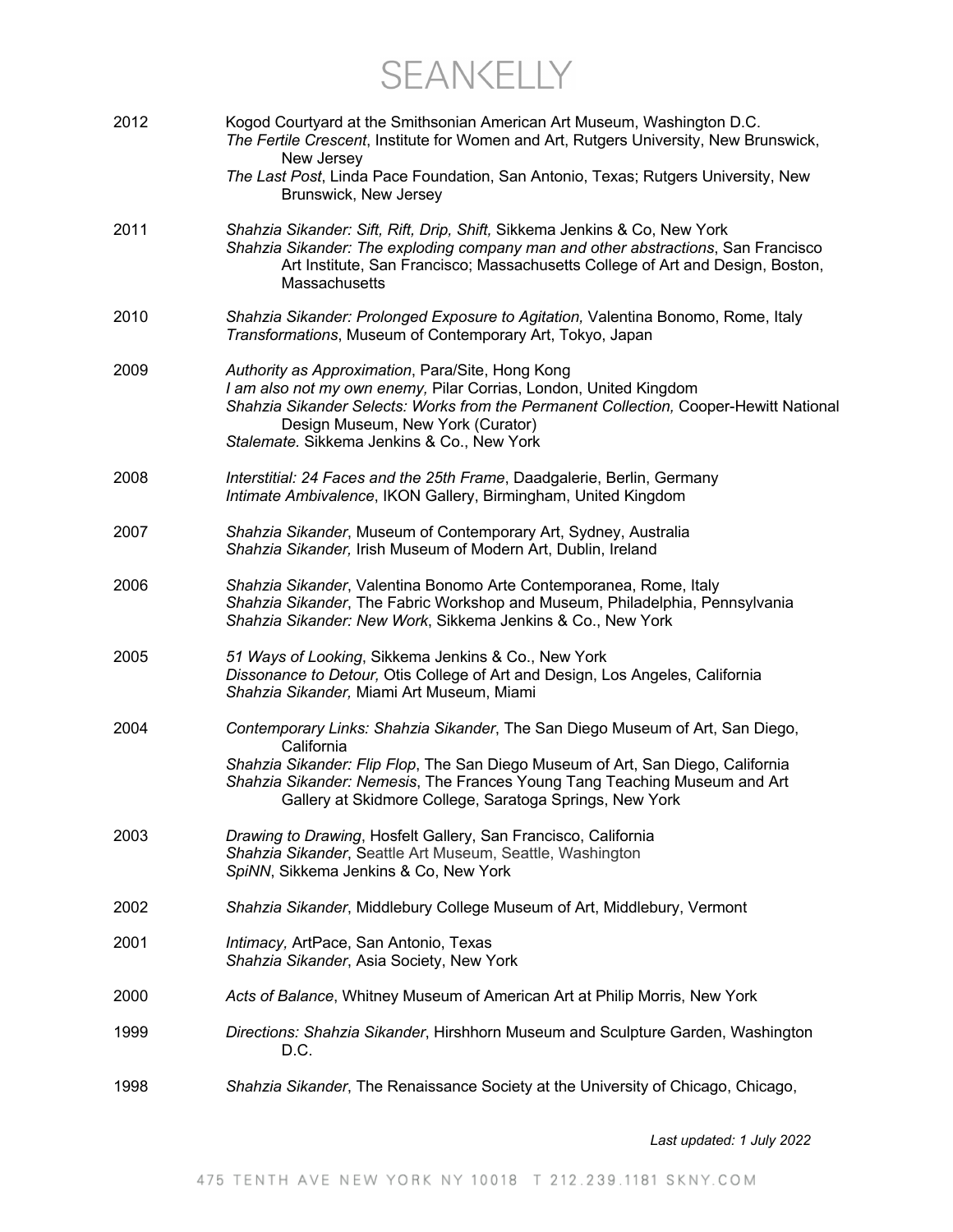SEANKELLY

*Shahzia Sikander: Drawings and Miniatures*, The Kemper Museum of Contemporary Art

Illinois

|      | and Design, Kansas City, Missouri                                                                                                                                                                                                                                                                                                                                                                                                                                                                                                                                                                                                                                                                                                                                                                                                                      |
|------|--------------------------------------------------------------------------------------------------------------------------------------------------------------------------------------------------------------------------------------------------------------------------------------------------------------------------------------------------------------------------------------------------------------------------------------------------------------------------------------------------------------------------------------------------------------------------------------------------------------------------------------------------------------------------------------------------------------------------------------------------------------------------------------------------------------------------------------------------------|
| 1997 | A Kind of Slight and Pleasing Dislocation, Hosfelt Gallery, San Francisco, California<br>Murals and Miniatures, Deitch Projects, New York                                                                                                                                                                                                                                                                                                                                                                                                                                                                                                                                                                                                                                                                                                              |
| 1996 | Art Celebration 96: Shahzia Sikander, Barbara Davis Gallery, Houston, Texas<br>Glassell, Museum of Fine Arts Houston, Houston, Texas<br>Knock Knock Who's There? Mithilia, Mithilia Who?, Project Row Houses, Houston, Texas                                                                                                                                                                                                                                                                                                                                                                                                                                                                                                                                                                                                                           |
| 1992 | Pakistan Embassy, Washington, D.C.<br>Rohtas Gallery, Islamabad, Pakistan                                                                                                                                                                                                                                                                                                                                                                                                                                                                                                                                                                                                                                                                                                                                                                              |
|      | <b>SELECTED GROUP EXHIBITIONS</b>                                                                                                                                                                                                                                                                                                                                                                                                                                                                                                                                                                                                                                                                                                                                                                                                                      |
| 2022 | IMAGE? THE POWER OF THE VISUAL, Aga Khan Museum, Toronto, Canada<br>Media Relay: An Exhibition in Two Parts, National Academy of Design, New York<br>Narrative Terrain: Landscape as Storytelling, The Fabric Workshop and Museum,<br>Philadelphia, Pennsylvania                                                                                                                                                                                                                                                                                                                                                                                                                                                                                                                                                                                       |
| 2021 | Hair Stories, Newport Art Museum, Newport, Rhode Island<br>M+ Sigg Collection: From Revolution to Globalisation, M+ Museum, Hong Kong<br>Present Tense: New Prints, 2000-2005, International Print Center New York, New York,<br>The Light Between Us, Online video exhibition hosted by KADIST<br>The MacArthur Fellows Program at 40, Organized by The Smart Museum of Art, Museum<br>of Contemporary Photography, Chicago, Illinois                                                                                                                                                                                                                                                                                                                                                                                                                 |
| 2020 | Glitch, Tahir Cultural Center, American University, Cairo, Egypt<br>Into the Open, New Zealand Festival of The Arts, Wellington, New Zealand<br>Miniature 2.0, Pera Art Musuem, Istanbul, Turkey<br>Never Done: 100 Years of Women in Politics and Beyond, The Frances Young Tang<br>Teaching Museum and Art Gallery, Saratoga Springs, New York<br>We Do Not Dream Alone, Asia Society Triennial, Asia Society, New York                                                                                                                                                                                                                                                                                                                                                                                                                              |
| 2019 | All the Sacred Tombs, Centro de Creación Contemporánea de Andalucía, Córdoba,<br>Spain<br>Fanoon Center For Printmedia Research: Highlights 2012-2019, Virginia Commonwealth<br>University, School of the Arts, Qatar, Doha<br>Modest Fashion, Stedelijk Museum, Schiedam, The Netherlands<br>Transcendent, Burlington City Arts, Burlington, Vermont<br>Women Breaking Boundaries, Cincinati Art Museum, Cincinati, Ohio                                                                                                                                                                                                                                                                                                                                                                                                                              |
| 2018 | Beyond Transnationalism: The Legacy of Post Independent Art from South Asia, Dr.<br>Bhau Daji Lad Museum, Mumbai, India<br>Delirium/Equilibrium, Kiran Nader Museum of Art, New Delhi, India<br>Eye to I: Self-Portraits from 1900 to Today, Smithsonian Museum, National Portrait<br>Gallery, Washington, DC<br>Fearless, Art Gallery of New South Wales, Sydney, Australia<br>Listening to Art, Seeing Music, Aga Khan Museum, Toronto, Ontario<br>Lahore Biennale 01, Shehr-O-Funn, Lahore, Pakistan<br>Long, Winding Journeys: Contemporary Art, Katonah Museum of Art, Katonah, New York<br>Recent Acquisitions, National Portrait Gallery, Washington, DC<br>Scale: Possibilities of Perspective, Children's Museum of the Arts, New York, New York<br>The World on Paper - Collection Deutsche Bank, Museum PalaisPopulaire, Berlin,<br>Germany |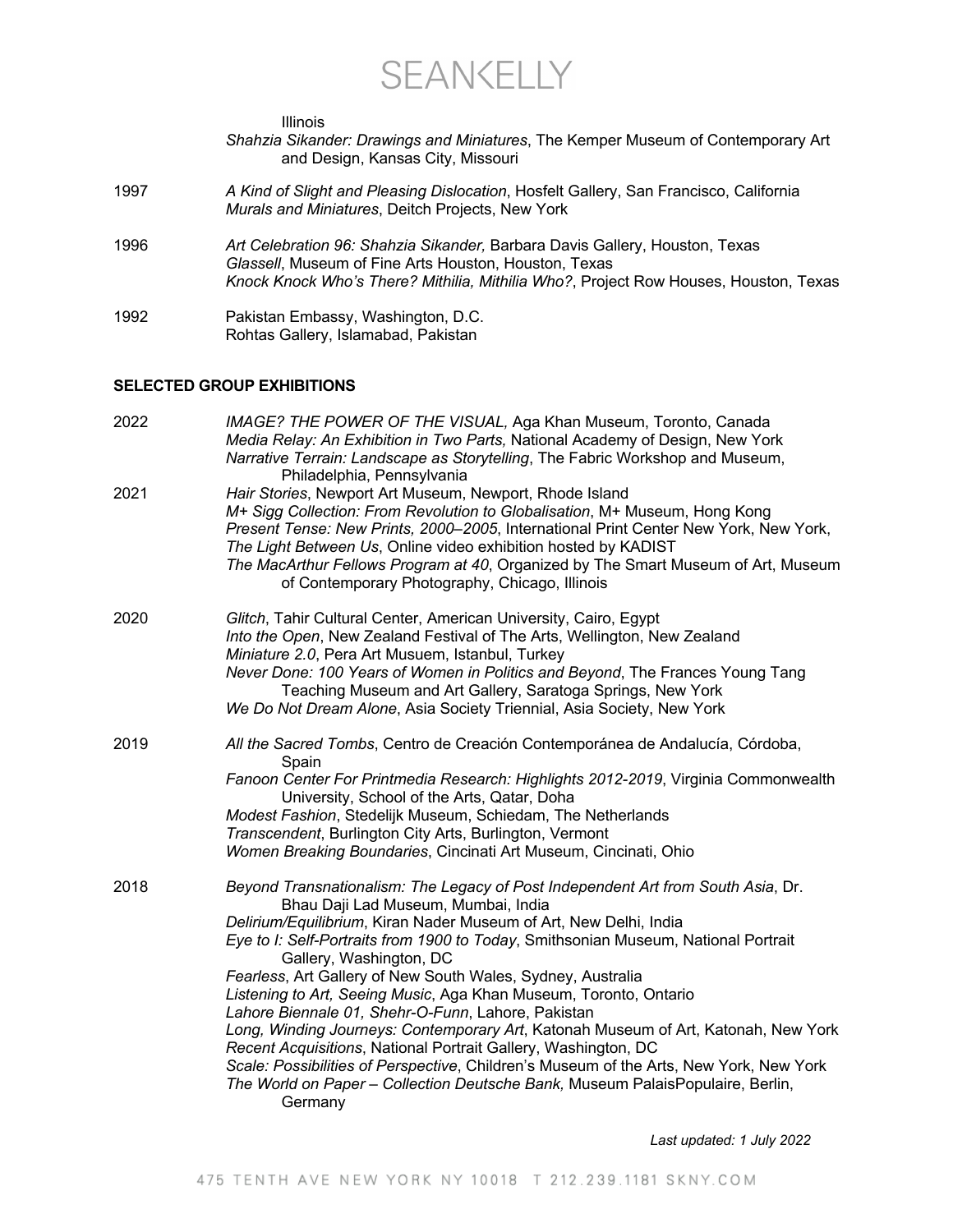SEANKELLY

|      | Witness: Themes of Social Justice in Contemporary Printmaking and Photography, Hallie<br>Ford Museum of Art, Salem, United States                                                                                                                                                                                                                                                                                                                                                                                                                                                                                                                                                                                                                                                                               |
|------|-----------------------------------------------------------------------------------------------------------------------------------------------------------------------------------------------------------------------------------------------------------------------------------------------------------------------------------------------------------------------------------------------------------------------------------------------------------------------------------------------------------------------------------------------------------------------------------------------------------------------------------------------------------------------------------------------------------------------------------------------------------------------------------------------------------------|
| 2017 | Disruption as Rapture, Karachi Biennale 17: Witness, Karachi, Pakistan<br>Art of "Whose" People, Columbia University, New York<br>Everything we do is music, Drawing Room, London<br>Lucid Dreams and Distant Visions: South Asian Art in the Diaspora, Asia Society<br>Museum, New York<br>Selected, Sean Kelly, New York<br>Summer Choices: A Group Exhibition, Part 1, Crown Point Press, San Francisco,<br>California<br>Summer Choices: A Group Exhibition, Part 2, Crown Point Press, San Francisco,<br>California                                                                                                                                                                                                                                                                                        |
| 2016 | 20 <sup>th</sup> Anniversary Exhibition, Hosfelt Gallery, San Francisco, California<br>Drawing Conclusions, RISD Museum, Providence, Rhode Island<br>Mixtape 2016, Pilar Corrias Gallery, London, United Kingdom<br>Performing Time, Leo Xu Projects, Shanghai, China<br>Scenes for a New Heritage, Museum of Modern Art, New York<br>Women in Print, Pace Prints, New York                                                                                                                                                                                                                                                                                                                                                                                                                                     |
| 2015 | Annual 2015: The Depth of the Surface, National Academy Museum, New York<br>Come as You Are: Art of the 1990s, curated by Alexandra Schwartz, Montclair Art<br>Museum, New Jersey<br>Doris Duke's Shangri La: Architecture, Landscape and Islamic Art, curated by Donald<br>Albrecht and Tom Mellins, Honolulu Museum of Art, Honolulu, Hawaii<br>Hare & Hound Press + artpace: the Art of Collaboration, ArtPace, San Antonio, Texas<br>Our Land / Alien Territory (part of the special program of the 6 <sup>th</sup> Moscow Biennale of<br>Contemporary Art), Manege, Moscow, Russia<br>Teoría del duende, Fundación Federico Garcia Lorca, Madrid (and Grenada), Spain                                                                                                                                      |
| 2014 | Dhaka Art Summit, Dhaka, Bangladesh<br>Doris Duke's Shangri La: Architecture, Landscape and Islamic Art, University of Michigan<br>Museum of Art, Ann Arbor, Michigan; Nevada Museum of Art, Reno, Nevada<br>Infinite Challenge, National Museum of Modern and Contemporary Art, Seoul, Korea<br>Past Traditions, Exhibit 320 curated by Diana Campbell Betancourt, New Delhi, India<br>Past Traditions/New Voices in Asian Art, Hofstra University Museum, Hempstead, New<br>York<br>Project Gallery: Shahzia Sikander, Pérez Art Museum, Miami, Florida<br>Still Moves, ArtC Phoenix Market City, Chennai, India<br>Stranger than Fiction: Art of Our Time, Museum of Modern Art, New York<br>Yebisu International Festival for Art and Architecture, Tokyo, Japan                                            |
| 2013 | Beyond Belief: Highlights from SFMOMA Collection, Contemporary Jewish Museum, San<br>Francisco, California<br>Collectors Show, Singapore Art Museum, Singapore<br>Doris Duke's Shangri La: Architecture, Landscape and Islamic Art, Norton Museum of<br>Art, West Palm Beach, Florida; Nasher Museum of Art, Duke University, North<br>Carolina<br>Echoes: Islamic Art & Contemporary Artists, Nelson-Atkins Museum of Art, Kansas City,<br>Missouri<br>If you were to live here, The 5th Auckland Triennial, Auckland, New Zealand<br>Marking Language, Drawing Room, London, United Kingdom<br>Mom, Am I Barbarian?, The 13th Istanbul Biennial, Istanbul, Turkey<br>NO BORDERS: Contemporary art in a globalised world, Bristol Museum and Art Gallery<br>curated by Jeremy Lewison, Bristol, United Kingdom |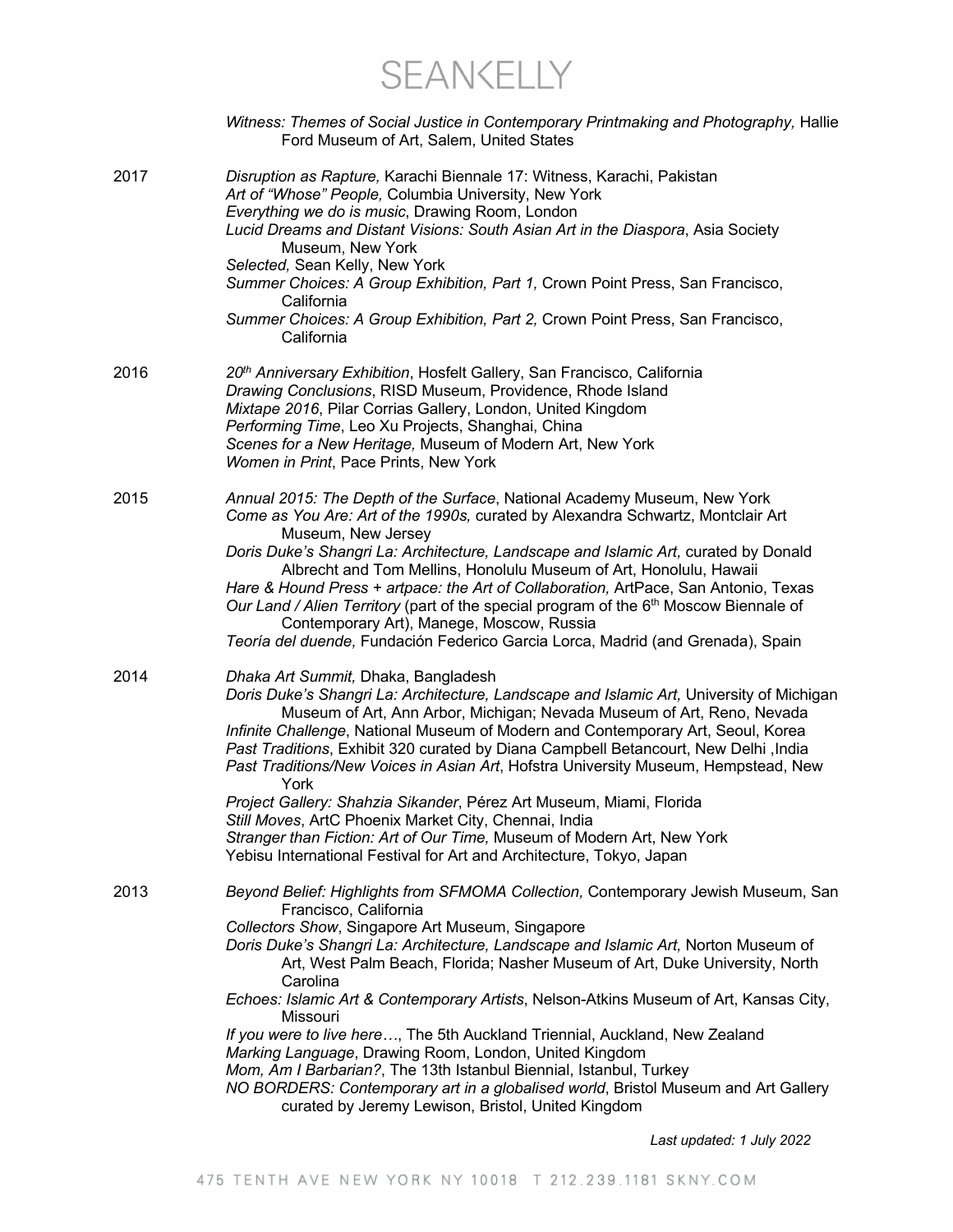SEANKELLY

|      | Re:emerge, towards a new cultural cartography, Sharjah Biennale 11, Sharjah, UAE<br>Selections: Territories of Change, Sharjah Art Foundation, Sharjah, UAE                                                                                                                                                                                                                                                                                           |
|------|-------------------------------------------------------------------------------------------------------------------------------------------------------------------------------------------------------------------------------------------------------------------------------------------------------------------------------------------------------------------------------------------------------------------------------------------------------|
| 2012 | Contemporary Asian Art: Texas Connections, Asia Society Texas Center, Houston,<br>Texas                                                                                                                                                                                                                                                                                                                                                               |
|      | Doris Duke's Shangri La: Architecture, Landscape and Islamic Art, Museum of Art and<br>Design, New York                                                                                                                                                                                                                                                                                                                                               |
|      | Gifts of the Sultan: The Arts of Giving at the Islamic Courts, Los Angeles County Museum<br>of Art, Los Angeles, California; Museum of Fine Arts, Houston, Texas; Islamic Art<br>Museum, Doha, Qatar<br>Guangzhou Triennial, Guangzhou, China                                                                                                                                                                                                         |
|      | New Prints 2012/Summer, Selected by Shahzia Sikander, IPCNY, New York<br>Shahzia Sikander and Jenny Holzer, Kogod Courtyard at the Smithsonian American Art<br>Museum, Washington, D.C.                                                                                                                                                                                                                                                               |
|      | The 2nd Mardin Biennial, Mardin, Turkey<br>The Annual 2012, National Academy Museum, New York<br>Women In-Between: Asian Women Artists 1984-2012, Fukuoka Asian Art Museum,<br>Fukuoka, Japan                                                                                                                                                                                                                                                         |
| 2011 | Future Pass: From Asia to the World, 54th Venice Biennale, Venice, Italy<br>Gifts of the Sultan: The Arts of Giving at the Islamic Courts, Los Angeles County Museum<br>of Art, Los Angeles, California; Museum of Fine Arts, Houston, Texas<br>Power of Doubt, Curated by Hou Hanru, Guangdong Times Museum, Guangzhou, China<br>Patria o Libertad! On Patriotism, Immigration and Populism, Museum of Contemporary<br>Canadian Art, Toronto, Canada |
| 2010 | By Day, By Night, some (special) things a museum can do, Rockbund Museum,<br>Shanghai, China                                                                                                                                                                                                                                                                                                                                                          |
|      | From MAXXI's collections of art and architecture, MAXXI National Museum of XXI<br>Century Arts, Rome, Italy<br>Monumental 'Miniatures': Large-scale Paintings from India and the Holy Artwork,                                                                                                                                                                                                                                                        |
|      | Emerson Gallery at Hamilton College, Clinton, New York<br>Space, Transformation, Museum of Contemporary Art, Tokyo, Japan                                                                                                                                                                                                                                                                                                                             |
|      | Video Art: Replay : Part 2: Everyday Imaginary, Institute of Contemporary Art (ICA) at the<br>University of Philadelphia, Philadelphia, Pennsylvania                                                                                                                                                                                                                                                                                                  |
| 2009 | A Decade of Contemporary American Printmaking: 1999-2009, Tsinghua University,<br>Beijing, China                                                                                                                                                                                                                                                                                                                                                      |
|      | Animamix Biennial: Visual Attract and Attack, Museum of Contemporary Art, Taipei,<br>Taiwan                                                                                                                                                                                                                                                                                                                                                           |
|      | Compass in Hand: Selections from the Judith Rothschild Foundation Contemporary<br>Drawings Collection, The Museum of Modern Art, New York; Institut Valencià<br>d'Art Modern, Valencià, Spain                                                                                                                                                                                                                                                         |
|      | It's fine as long as you draw but don't film, Pilar Corrias, London, United Kingdom<br>Moving Perspectives: Shahzia Sikander and Sun Xun, Arthur M. Sackler Gallery,                                                                                                                                                                                                                                                                                  |
|      | Washington, D.C.<br>One Image May Hide Another: Arcimboldo-Dali-Raetz, Galeries Nationals du Grand<br>Palais, Paris, France                                                                                                                                                                                                                                                                                                                           |
|      | Something About Mary, Gallery Met, New York<br>Taswir: Pictorial Mappings of Islam and Modernity, Martin-Gropius-Bau, Berlin, Germany                                                                                                                                                                                                                                                                                                                 |
|      | The 4 <sup>th</sup> Fukuoka Asian Art Triennial, Fukuoka, Japan<br>Significant and Insignificant Events, Istanbul Modern, Istanbul, Turkey                                                                                                                                                                                                                                                                                                            |
| 2008 | Demons, Yarns & Tales, The Dairy, London, United Kingdom; The Loft, Miami, Florida<br>ev+a 2008 too early for vacation, Limerick, Ireland                                                                                                                                                                                                                                                                                                             |
|      | International Triennial of Contemporary Art, Prague, Czech Republic                                                                                                                                                                                                                                                                                                                                                                                   |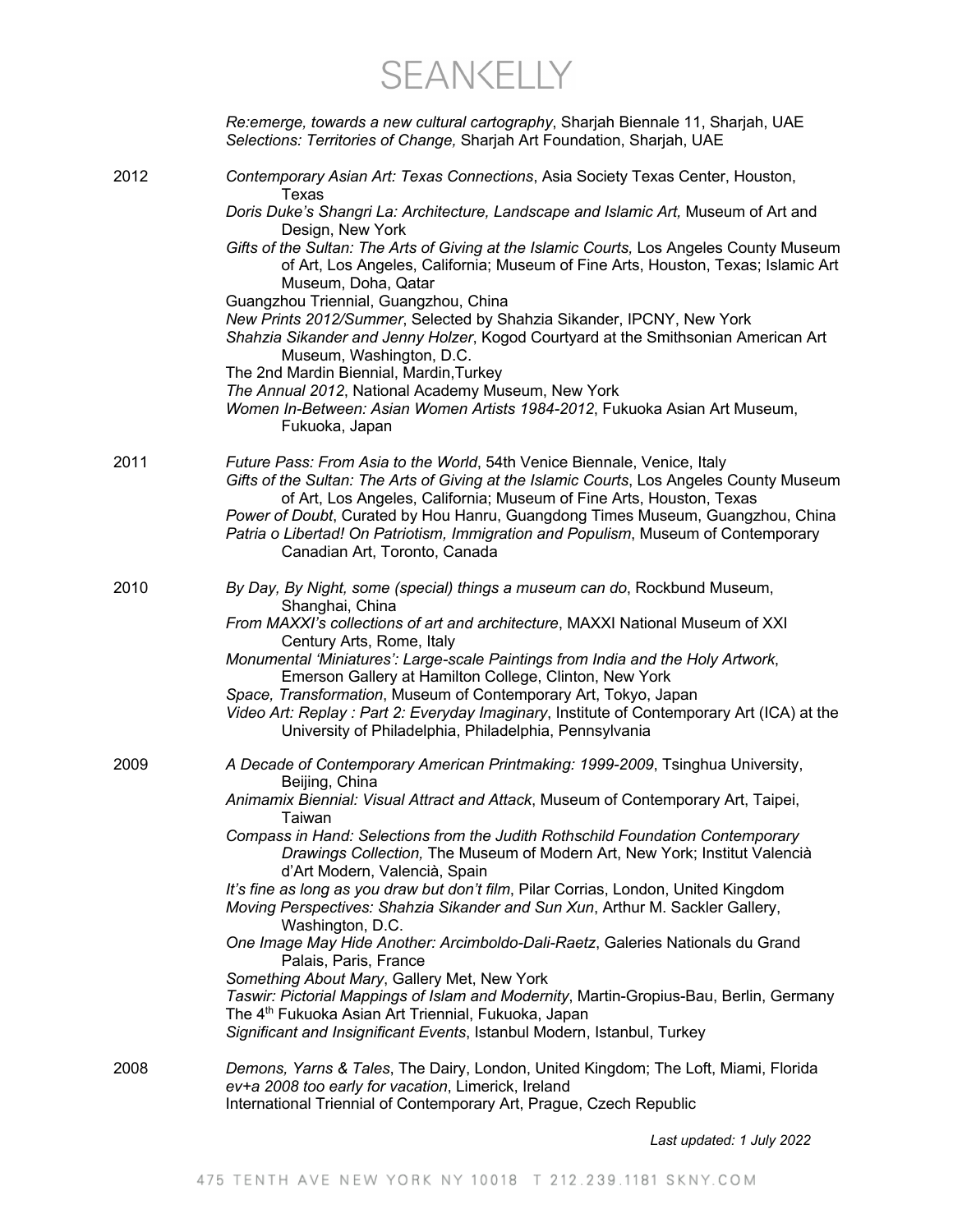SEANKELLY

|      | Order. Desire. Light.: An Exhibition of Contemporary Drawings, Irish Museum of Modern<br>Art, Dublin, Ireland<br>Perverted by Theater, apexart, New York<br>The Big Bang, Museo Carlo Bilotti, Rome, Italy                                                                                                                                                                                                                  |
|------|-----------------------------------------------------------------------------------------------------------------------------------------------------------------------------------------------------------------------------------------------------------------------------------------------------------------------------------------------------------------------------------------------------------------------------|
| 2007 | Cosmologies, James Cohan Gallery, New York<br>Delicatessen, University Galleries, Florida Atlantic University, Boca Raton, Florida<br>Don't Look: Contemporary Drawings from an Alumna's Collection (Martina Yamin, class<br>of 1958), Davis Museum and Cultural Center, Wellesley College, Wellesley,<br>Massachusetts                                                                                                     |
|      | Fantasmagoria, Dibujo en movimiento, Fundacion ICO, Madrid, Spain Global Feminisms,<br>Elizabeth A. Sackler Center for Contemporary Art, Brooklyn Museum of Art,<br>Brooklyn, New York; Davis Museum and Cultural Center, Wellesley College,<br>Wellesley, Massachusetts                                                                                                                                                    |
|      | Hammer Contemporary Collection Part II, Hammer Museum at UCLA, Los Angeles,<br>California                                                                                                                                                                                                                                                                                                                                   |
|      | In Wonderland, Scottsdale Museum of Contemporary Art, Scottsdale, Arizona<br>New Media/New Materials: Highlights in Contemporary Art from the Fabric Workshop<br>Museum, Contemporary Art Center, Cincinnati, Ohio<br>Not For Sale, PS1, Long Island City, New York                                                                                                                                                         |
|      | Take 2: Women Revisiting Art History, SFMoMA, San Francisco, California; Mills College<br>Art Museum, Oakland, California                                                                                                                                                                                                                                                                                                   |
|      | The Travelling Gallery, Edinburgh, United Kingdom                                                                                                                                                                                                                                                                                                                                                                           |
|      | Timer: Intimita/Intimacy, Triennale Bosvisa, Milan, Italy                                                                                                                                                                                                                                                                                                                                                                   |
| 2006 | 5th Taipei Biennial: Dirty Yoga, Taipei, Taiwan<br>Domains of Wonder: Masterworks of Indian Painting, Museum of Fine Arts, Boston,<br>Massachusetts                                                                                                                                                                                                                                                                         |
|      | JaGGy-edge, The Traveling Gallery, Edinburgh, Scotland<br>Nuevos Misticos/New Mystics, Instituto Cabrera Pinto, La Laguna, Tenerife, Spain<br>Since 2000: Printmaking Now, Museum of Modern Art, New York<br>The Quiet in The Land, National Museum, Luang Prabang, Laos<br>Video Venice, Adelaide Festival of the Arts, Adelaide, Australia<br>Without Boundary: Seventeen ways of Looking, Museum of Modern Art, New York |
| 2005 | Always a little further, curated by Rosa Martinez, 51st International Art Exhibition, La                                                                                                                                                                                                                                                                                                                                    |
|      | Biennale di Venezia, Venice, Italy<br>Beyond East and West: Seven Transnational Artists, Hood Museum of Art, Dartmouth<br>College, New Hampshire                                                                                                                                                                                                                                                                            |
|      | Drawing Narrative, College of Wooster Art Museum, Wooster, Ohio<br>Fatal Love: South Asian American Art Now, The Queens Museum of Art, Queens, New<br>York                                                                                                                                                                                                                                                                  |
|      | New Work/ New Acquisitions, Museum of Modern Art, New York<br>Translation, Palais de Tokyo, Paris, France                                                                                                                                                                                                                                                                                                                   |
|      | Zeitsprunge Raumfolgen, IFA: Institut fur Auslandsbeziehungen, Berlin, Germany                                                                                                                                                                                                                                                                                                                                              |
| 2004 | Along the X-Axis: Video Art from India and Pakistan, Apeejay Media Gallery, New Delhi,<br>India                                                                                                                                                                                                                                                                                                                             |
|      | Anywhere but here, Seven artists, Permanent Commissions for Barts, United Kingdom                                                                                                                                                                                                                                                                                                                                           |
|      | Artists & Prints: Masterworks from the Museum of Modern Art, Part 1, Museum of Modern<br>Art, New York                                                                                                                                                                                                                                                                                                                      |
|      | Beyond East and West, Krannert Art Museum, University of Illinois at Urbana-<br>Champaign, Champaign, Illinois; Louisiana State University Museum of Art,<br>Baton Rouge, Louisiana; Hood Museum of Art, Dartmouth College, Hanover,<br>New Hampshire; Williams College Museum of Art, Williamstown, Massachusetts                                                                                                          |
|      |                                                                                                                                                                                                                                                                                                                                                                                                                             |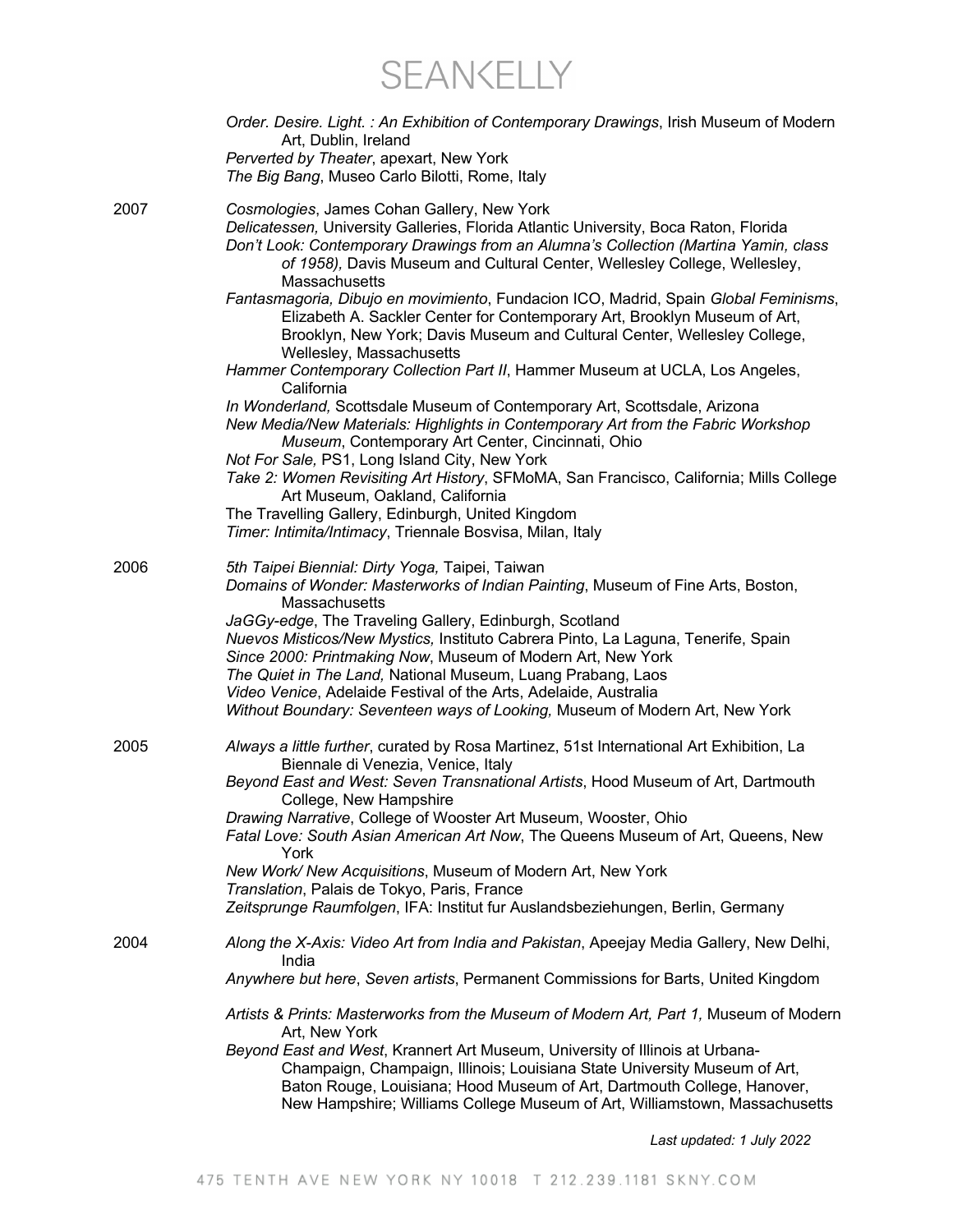SEANKELLY

|      | First International Biennial of Contemporary Art-The joy of my dreams, Charterhouse of<br>Santa Maria de las Cuevas, Seville, Spain<br>The Print Show, Exit Art, New York<br>Through Master's Eyes, Los Angeles County Museum of Art, Los Angeles, California<br>Watercolor Worlds, Dorsky Gallery, New York                                                                                                                                                                                                                                                                                                                                                                                                                                                                                                                                                                  |
|------|-------------------------------------------------------------------------------------------------------------------------------------------------------------------------------------------------------------------------------------------------------------------------------------------------------------------------------------------------------------------------------------------------------------------------------------------------------------------------------------------------------------------------------------------------------------------------------------------------------------------------------------------------------------------------------------------------------------------------------------------------------------------------------------------------------------------------------------------------------------------------------|
| 2003 | Aliens in America: Others in the USA, Lamont Gallery, Phillips Exeter Academy, Exeter,<br>New Hampshire<br>Drawing the World: Masters to Hipsters, Vancouver Art Gallery, Vancouver, Canada<br>Poetic Justice, The 8th International Istanbul Biennial, Istanbul, Turkey                                                                                                                                                                                                                                                                                                                                                                                                                                                                                                                                                                                                      |
| 2002 | AOP 2002: The 37th Art on Paper Exhibition, Weatherspoon Art Museum, Greensboro,<br>North Carolina<br>Drawing Now: Eight Propositions, MoMA PS1, Queens, New York<br>Time/Frame, Jack S. Blanton Museum of Art, The University of Texas, Austin, Texas<br>Urgent Painting, Musée d'Art Moderne de la Ville de Paris/ARC, Paris, France                                                                                                                                                                                                                                                                                                                                                                                                                                                                                                                                        |
| 2001 | ARS 01, Kiasma Museum of Contemporary Art, Helsinki, Finland<br>Conversations with Traditions, Nilima Sheikh and Shahzia Sikander, Asia Society, New<br>York; Middlebury College Museum of Art, Middlebury, Vermont; Royal Museum<br>of Ontario, Toronto, Canada; Seattle Art Museum, Seattle, Washington; The<br>University of Michigan Museum of Art, Ann Arbor, Michigan<br>Elusive Paradise: The Millennium Prize, National Gallery of Canada, Ottawa, Canada<br>Expanding Tradition: Contemporary Works Influenced by Indian Miniatures, Deutsche<br>Back Lobby Gallery, New York<br>New Artists, Recent Works, Rhotas Gallery, Islamabad, Pakistan<br>New Works: 01.1 Rivane Neuenschwander, Shahzia Sikander, Tony Villejo, ArtPace,<br>San Antonio, Texas Threads of Vision: Toward a New Feminine Poetics,<br>Cleveland Center for Contemporary Art, Cleveland, Ohio |
| 2000 | 00, Barbara Gladstone Gallery, New York<br>Drawing on the Figure: Works on paper of the 1990s from the Manilow Collection,<br>Museum of Contemporary Art, Chicago, Illinois<br>Greater New York, PS1 Contemporary Art Center, Queens, New York<br>Projects 70, Museum of Modern Art, New York<br>The American Century: Art & Culture 1900-2000, Part II, 1950-2000, Whitney Museum of<br>American Art, New York                                                                                                                                                                                                                                                                                                                                                                                                                                                               |
| 1999 | Art Worlds in Dialogue, Museum Ludwig, Cologne, Germany<br>Beyond the Future: The Third Asia-Pacific Triennial of Contemporary Art, Queensland Art<br>Gallery, Brisbane, Australia<br>Negotiating Small Truths, Jack S. Blanton Museum of Art, University of Texas, Austin,<br>Texas<br>The 3rd Asia-Pacific Triennial of Contemporary Art (APT3), GOMA/Queensland Art<br>Gallery, Brisbane, Australia                                                                                                                                                                                                                                                                                                                                                                                                                                                                        |
| 1998 | Cinco continentes y una ciudad: Salón internacional de pintura, Museo de la Ciudad de<br>México, Mexico City, Mexico<br>Global Vision: New Art from the 90s, Part II, Deste Foundation, Center for Contemporary<br>Art, Athens, Greece<br>I Love New York, Ludwig Museum, Cologne, Germany<br>On Liberating Tradition: Byron Kim, Yinka Shonibare and Shahzia Sikander, Center for<br>Curatorial Studies, Bard College, Annandale-on-Hudson, New York<br>On the Wall: Shahzia Sikander, William Kentridge, Barry McGee, Margaret Kilgallen,                                                                                                                                                                                                                                                                                                                                   |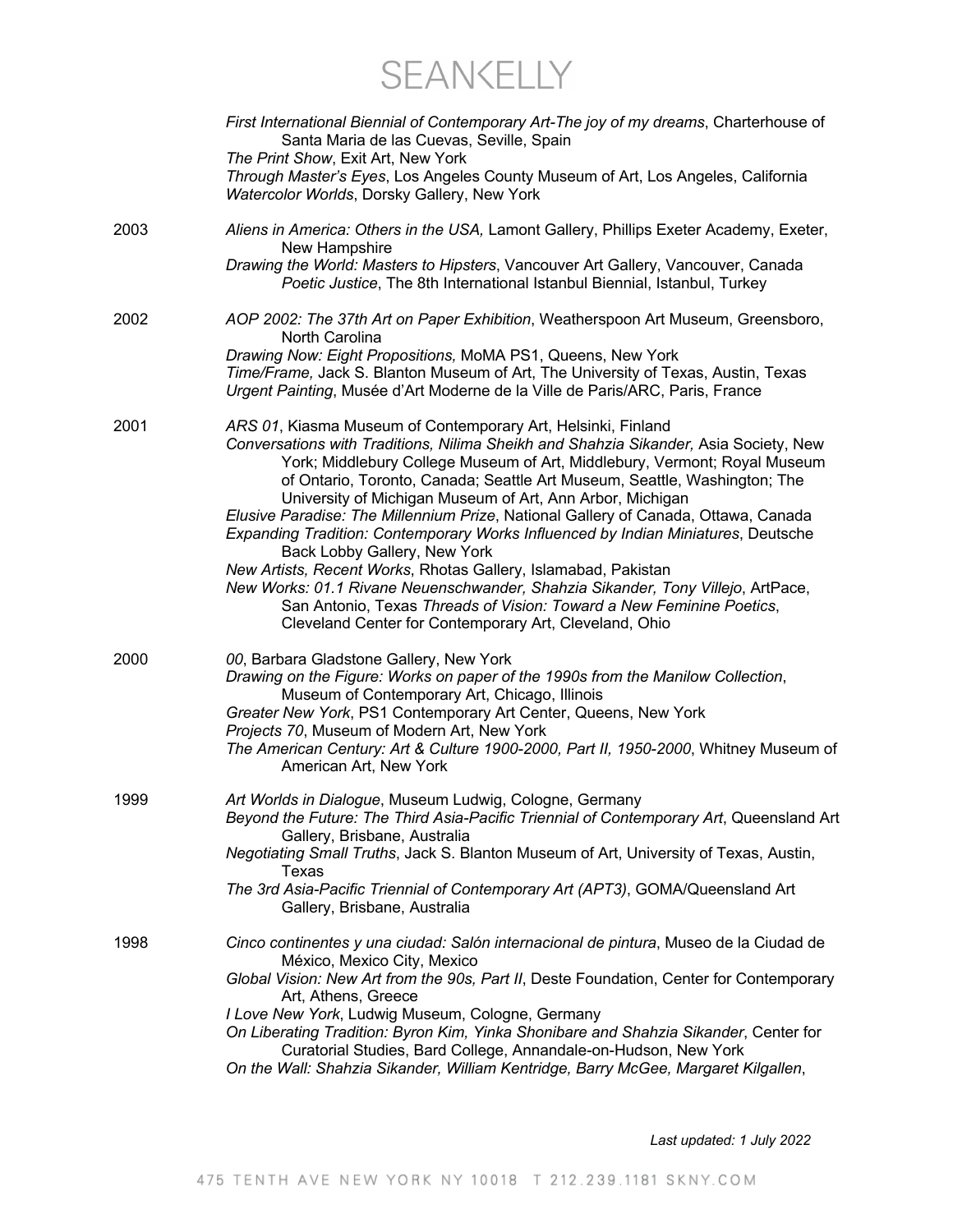**SEANKELLY** 

|      | Forum for Contemporary Art, St. Louis, Missouri<br>Pop Surrealism, Aldrich Contemporary Art Museum, Ridgefield, Connecticut |
|------|-----------------------------------------------------------------------------------------------------------------------------|
| 1997 | 7th Bienal Internacional de Escultura E Desenho, Caldas de Rainha, Portugal                                                 |
|      | Out of India: Contemporary Art of the South Asian Diaspora, Queens Museum of Art,<br>Queens, New York                       |
|      | Selections Spring 1997, The Drawing Center, New York                                                                        |
|      | The Whitney Biennial, The Whitney Museum of American Art, New York                                                          |
|      | Three Great Walls, Yerba Buena Center for the Arts, San Francisco, California                                               |
| 1005 | An Intelligent Rehellion, Women Artists of Pakistan, Cartwright Hall, Lister Park                                           |

- 1995 *An Intelligent Rebellion, Women Artists of Pakistan*, Cartwright Hall, Lister Park, Bradford, United Kingdom Core Fellows Exhibition 1996, Glassell School of Art, Museum of Fine Arts, Houston Houston Area Exhibition, Blaffer Gallery, University of Houston
- 1994 *A Selection of Contemporary Paintings from Pakistan*, Pacific Asia Museum, Pasadena, **California**

#### **PUBLIC INSTALLATIONS AND COMMISSIONS**

2020 *Mary-Am*, Midtown Park, Houston, Texas 2016 *Disruption as Rapture,* Philadelphia Museum of Art, Philadelphia, Pennsylvania *Quintuplet Effect* and *Ecstasy as Sublime, Heart as Vector,* Economics Department and the Louis A. Simpson \*60 International Building, Princeton University, Princeton, New Jersey 2015 *Gopi Contagion*, Times Square Arts: Midnight Moment, Times Square, New York

### **SELECTED PUBLIC COLLECTIONS**

| Art Gallery of New South Wales, Australia                         |
|-------------------------------------------------------------------|
| Asian Art Museum, San Francisco, California                       |
| The Birmingham Museum, United Kingdom                             |
| Bradford City Museum, United Kingdom                              |
| Bristol City Museum and Art Gallery, United Kingdom               |
| Brooklyn Museum, Brooklyn, New York                               |
| The Burger Collection Hong Kong, China                            |
| Centro Nazionale per le Arti Contemporanea, Rome, Italy           |
| Cincinati Art Museum, Cincinati, Ohio                             |
| Cleveland Museum of Art, Cleveland, Ohio                          |
| Deste Foundation, Athens, Greece                                  |
| Detroit Institute of Arts, Detroit, Michigan                      |
| Deutsche Bank, Germany                                            |
| Devi Art Foundation, India                                        |
| Fleming Museum of Art, University of Vermont, Burlington, Vermont |
| Fukuoka Art Museum, Fukuoka, Japan                                |
| HALL St. Helena Art Collection, Helena, California                |
| Hammer Museum, Los Angeles, California                            |
| Hirshhorn Museum and Sculpture Park, Washington, D.C.             |
| Jack S. Blanton Museum of Art, Austin, Texas                      |
| Kadist Art Foundation, France                                     |
| Kiran Nadar Museum of Art, Delhi, India                           |
|                                                                   |